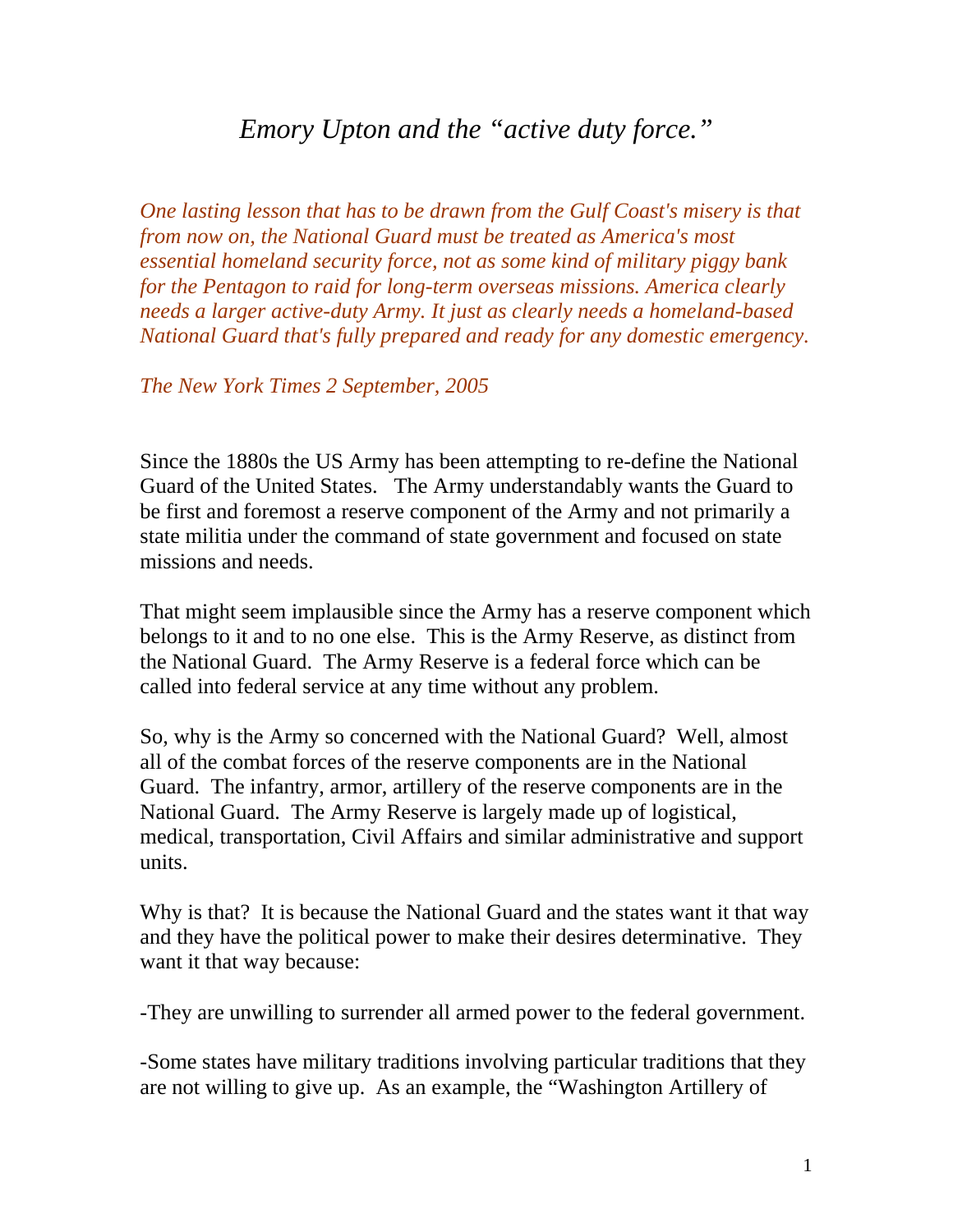New Orleans" lives on as the  $1<sup>st</sup>$  Battalion,  $141<sup>st</sup>$  Artillery Regiment of the Louisiana National Guard. (They may be in Iraq at present.)

-Combat Units are usually larger structures than support units and the part time employment is important to the economy in some states.

-The manpower available in large combat units is needed by the states in coping with natural and other disaster.

## Emory Upton.

In the 1870s a very young Major General of that name was sent to Europe and around the world to study other people's armies. Upton had graduated from West Point in 1861 and had been a Major General by war's end. A brilliant man and a great battlefield leader, Upton was a restless man in a peace time environment in which he could never be promoted again. The army was just too small for that to be possible.

During his trip he decided that the Prussian/German Army had the right idea and wrote a book on his return, "The Military Policy of the United States" that was an instant sensation. What he advocated for the US was the German system of an "expansible army, based on a "regular" force of professionals who were essentially a cadre and training base for a vast reserve structure manned by conscription and led in its higher commands by professionals assigned for a term to the reserve establishment. The whole force, Regulars and Reserves were one army with no structural or legal problems dividing it. I won't go into his thoughts on a General Staff in this essay.

The Army, by and large, embraced this set of ideas and started agitating for implementation. What they found was that the American people and the Congress wanted no part of it. The general opinion was that such a system was too foreign, too militaristic, too big, and too expensive. DOA.

End of story? No. As George Schultz once said, "Nothing ever dies in Washington." Too true.

No. The Army looked around and realized that there already was an existing reserve structure for ground forces in the United States. It was the militia of the states, some of which had begun to call themselves the "National Guard"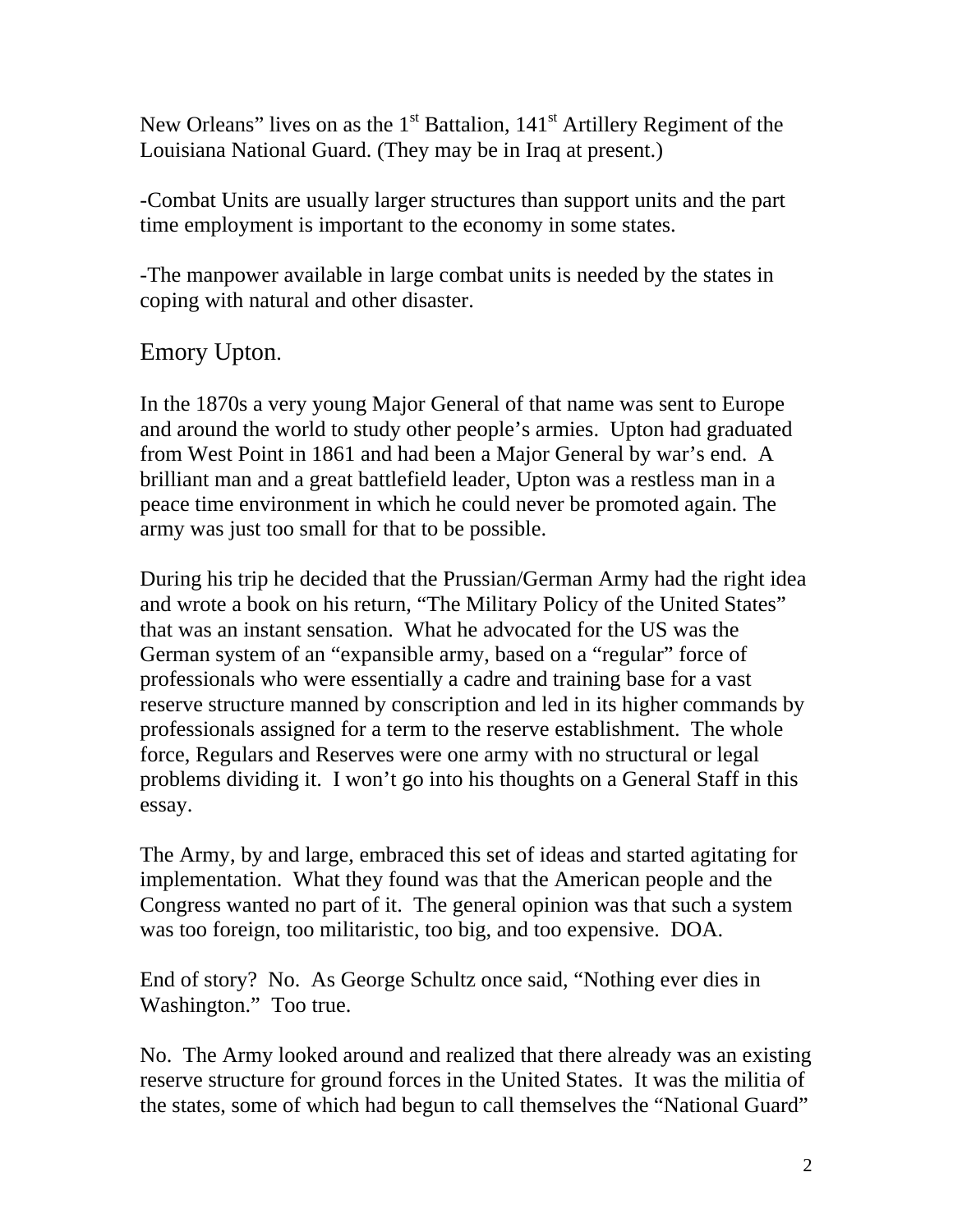in homage to the citizen forces raised in France by Lafayette after the revolution. Ah! Ha!

Solution – Make the National Guard into the functional equivalent of the German reserve structure by acquiring control of the state militias.

Method – Offer the states federal money, equipment and recognition of the ranks of their militia officers in return for an ever growing dedication of these forces to the role of an Army reserve. To make this "go down" better create a staff bureau in Washington to "represent" the Guard. All this required a lot of politicking in the state capitals, with successive administrations and with the Congress. This process has been ongoing for 120 odd years now, but has only partially succeeded.

Problem – The states still think that they own the portion of their militia that is allocated to the National Guard and which is in units mutually agreed upon between state and Department of Defense. They believe that the primary purpose of these units is to protect their state from natural and manmade disaster. They think that "their" Guard units, especially GROUND units should not be sent overseas to fight except in a true national emergency. They have persisted in this view over the whole period of the struggle of the Army to integrate the National Guard into "One Army."

The Regular Army aka "the active forces." - the stubbornness of the militia in resisting integration has been a mightily irritating thing to Army planners forever trying to make the money and personnel spaces made available to them by Congress stretch into force capabilities needed to meet the responsibilities assigned to them by what is now called "Defense Planning Guidance."

The perceived need to persuade the National Guard to think of itself as primarily an Army reserve force has led in our time to one of the oddest semantic distortions ever to disgrace military usage of the English Language.

The standing, professional Army of the United States has always been known as the "Regular Army." No more! Now it is official Army policy to refer to the regulars as "active duty soldiers." This results in the kind of muddled expression in which a soldier says "I spent four years in the active force but now I am in the National Guard." You notice in this quotation that the National Guard has a name but the Regulars do not. That is because the